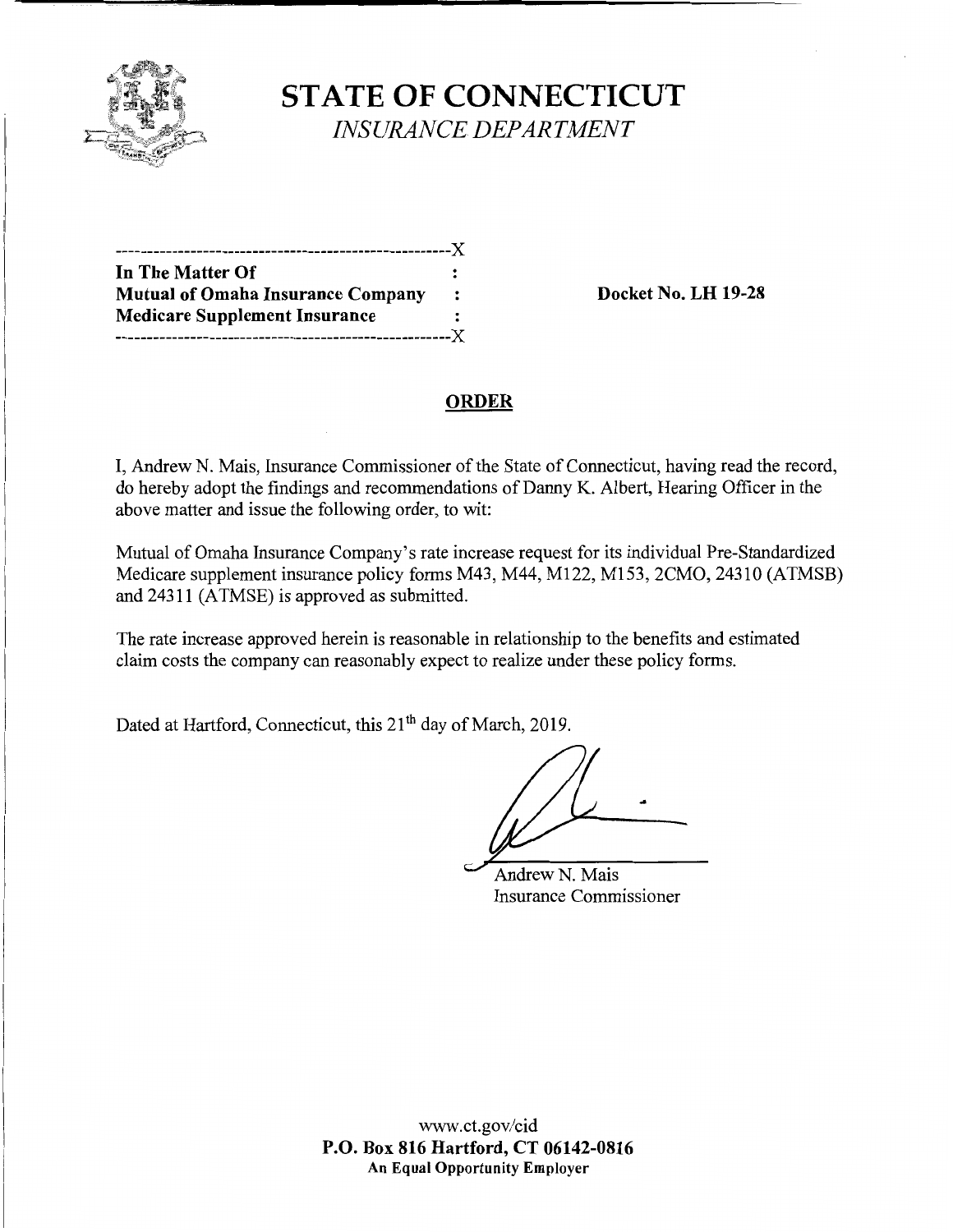

# **STATE OF CONNECTICUT**  *INSURANCE DEPARTMENT*

-----------------------------------------------------)( **In The Matter Of**  Mutual of Omaha Insurance Company : Docket No. LH 19-28 **Medicare Supplement Insurance**  -----------------------------------------------------)(

## **PROPOSED FINAL DECISION**

### I. **INTRODUCTION**

The Insurance Commissioner of the State of Connecticut is empowered to review rates charged for individual and group Medicare supplement policies sold to any resident of this State who is eligible for Medicare. The source for this regulatory authority is contained in Chapter 700c and Section 3 8a-495a of the Connecticut General Statutes.

After due notice, a hearing was held at the Insurance Department in Hartford, CT on Tuesday, March 19, 2019, to consider whether or not the rate increase requested by Mutual of Omaha Insurance Company on its individual Pre-Standardized Medicare supplement insurance business should be approved.

No members from the general public attended the hearing.

No company representatives from Mutual of Omaha Insurance Company attended the hearing.

The hearing was conducted in accordance with the requirements of Section 38a-474, Connecticut General Statutes, the Uniform Administrative Procedures Act, Chapter 54 of Section 38a-8-1 et seq. of the Regulations of Connecticut State Agencies.

A Medicare supplement policy is a private health insurance policy sold on an individual or group basis, which provides benefits that are additional to the benefits provided by Medicare. For many years Medicare supplement policies have been highly regulated under both state and federal law to protect the interests of persons eligible for Medicare who depend on these policies to provide additional coverage for the costs of health care.

Effective December 1, 2005, Connecticut amended its program of standardized Medicare supplement policies in accordance with Section 38a-496a of the Connecticut General Statutes, and Sections 38a-495a-1 through 38a-495a-21 of the Regulations of Connecticut Agencies. This program, which conforms to federal requirements, provides a "core" package of benefits known as Plan A. Insurers may also offer any one or more of eleven other plans (Plans B through N).

Effective January 1, 2006, in accordance with Section 38a-495c of the Connecticut General Statutes (as amended by Public Act 05-20) premiums for all Medicare supplement policies in the state must use community rating. Rates for Plans A through N must be computed without regard to age, gender, previous claims history or the medical condition of any person covered by a Medicare supplement policy or certificate.

> www.ct.gov/cid **P.O. Box 816 Hartford, CT 06142-0816 An Equal Opportunity Employer**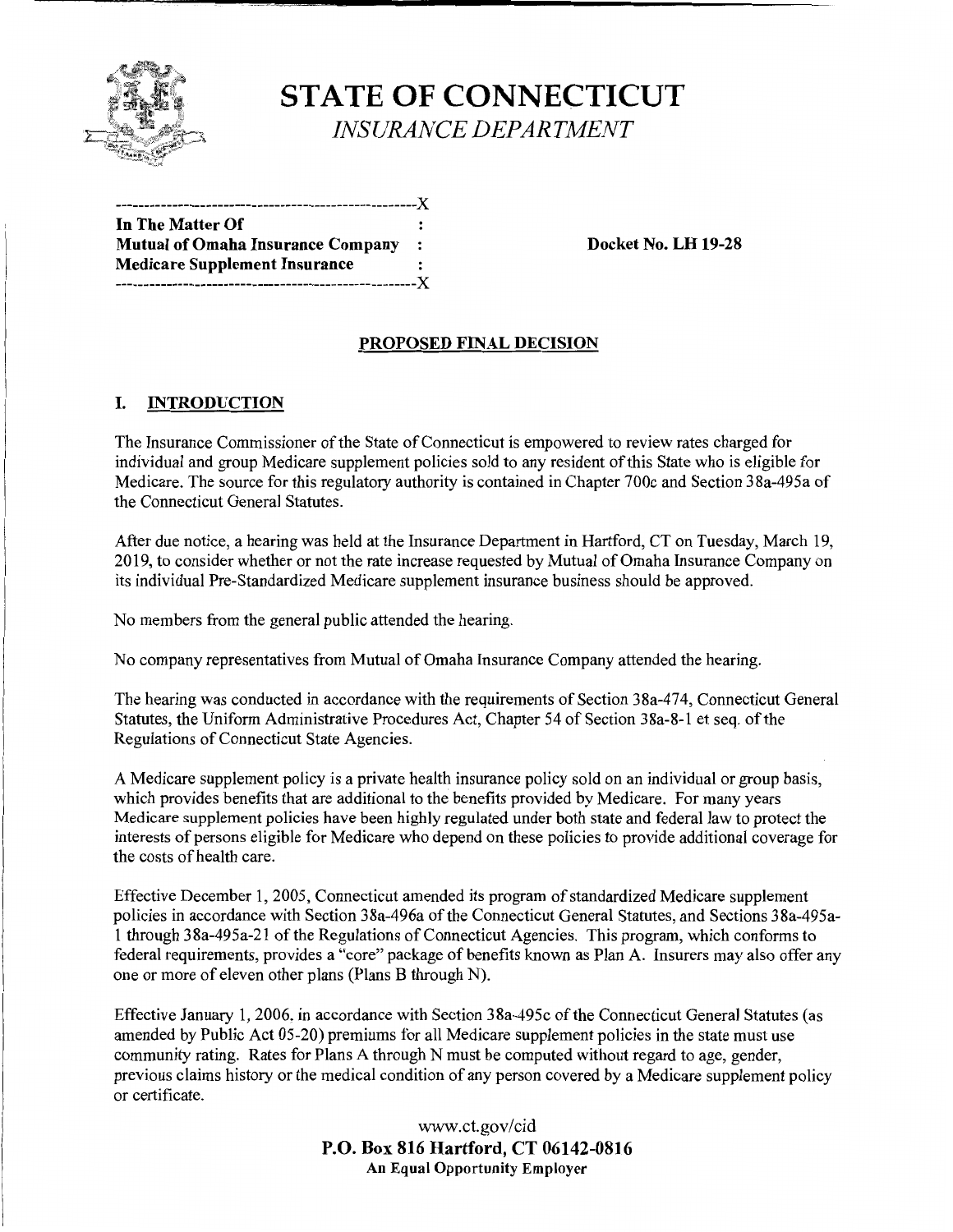The statute provides that coverage under Plans A through N may not be denied on the basis of age, gender, previous claims history or the medical condition of any covered person. Insurers may exclude benefits for losses incurred within six months from the effective date of coverage based on a pre-existing condition.

Effective October 1, 1998, carriers that offer Plan B or Plan C must make these plans as well as Plan A, available to all persons eligible for Medicare by reason of disability.

Insurers must also make the necessary arrangements to receive notice of all claims paid by Medicare for their insureds so that supplement benefits can be computed and paid without requiring insureds to file claim forms for such benefits. This process of direct notice and automatic claims payment is commonly referred to as "piggybacking" or "crossover".

Sections 38a-495 and 38a-522 of the Connecticut General Statutes, and Section 38a-495a-10 of the Regulations of Connecticut Agencies, state that individual and group Medicare supplement policies must have anticipated loss ratios of 65% and 75%, respectively. Under Sections 38a-495-7 and 38a-495a-10 of the Regulations of Connecticut Agencies, filings for rate increases must demonstrate that actual and expected losses in relation to premiums meet these standards, and anticipated loss ratios for the entire future period for which the requested premiums are calculated to provide coverage must be expected to equal or exceed the appropriate loss ratio standard.

Section 38a-473 of the Connecticut General Statutes provides that no insurer may incorporate in its rates for Medicare supplement policies factors for expenses that exceed 150% of the average expense ratio for that insurer's entire written premium for all lines of health insurance for the previous calendar year.

#### II. **FINDING OF FACT**

After reviewing the exhibits entered into the record of this proceeding, and utilizing the experience, technical competence and specialized knowledge of the Insurance Department, the undersigned makes the following findings of fact:

- 1. Mutual of Omaha has requested the approval of a 4.0% rate increase for its individual pre-standardized Medicare supplement policy forms M43 et al.
- 2. As of9/30/2018 there were 13 policies in-force in Connecticut and 747 in-force nationwide.
- 3. The last approved rate increase for these policies was 5.0%, effective 6/1/2018.
- 4. The majority of this block was agent solicited but some forms were sold using direct response mail methods.
- 5. Mutual of Omaha certified that their expense factors are in compliance with section 38a-473, C.G.S.
- 6. Mutual of Omaha has conformed to subsection (e) of section 38a-495c, C.G.S. regarding the automatic processing of Part B claims. They have arrangements for the automatic processing of Part A claims.

7. The proposed rates are designed to satisfy the Connecticut regulatory loss ratio of 65%.

8. The estimated loss ratios in Connecticut for 2017 and 2018 are 93 .55% and 68.49% respectively. The loss ratio in Connecticut from inception through 2018 is estimated to be 65 .25%.